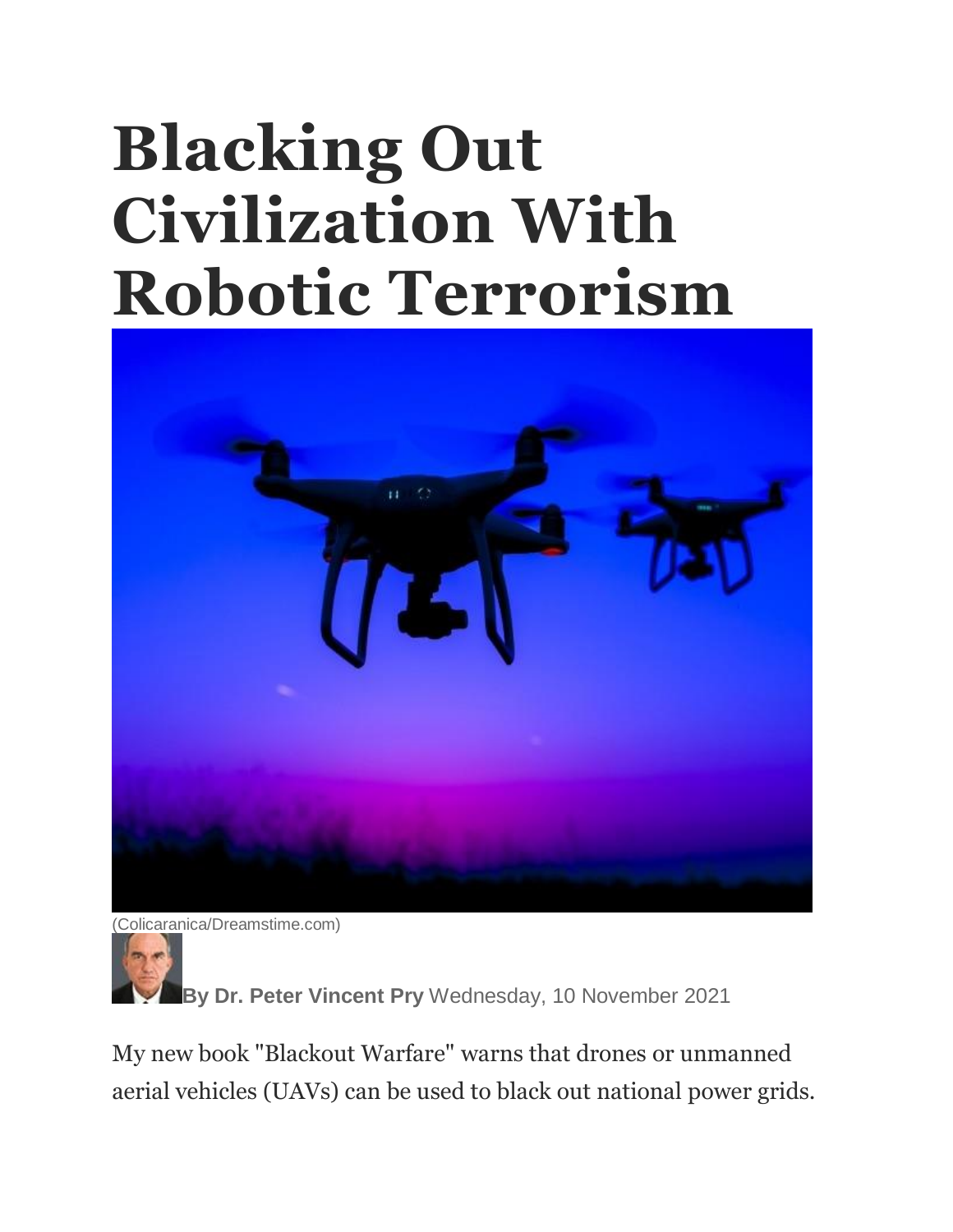Now, according to an FBI and DHS memo recently reported in the press, in July 2020 a drone made a failed attack on the Pennsylvania electric power grid. The drone, trailing electrical conductors intended to short out high-voltage powerlines at a transformer substation, crashed on a roof before reaching its target.

The perpetrator has not yet been identified.

A similar attack using a small manned airplane blacked out Canada's Hydro-Québec electric grid in 2014. According to The Washington Post:

"Hydro-Quebec, Canada's largest electric utility, was hit with a crippling blackout at the start of the winter. Traffic lights went dark, and more than 188,000 customers lost power, including Montreal's McGill University Health Center. ... Power exports to the Northeast United States were cut. Industrial users were asked to slash production ... " (See "The Power And The Light," 2020.)

Military drones and armed unmanned aerial vehicles are in the process of revolutionizing warfare.

In 2020, for the first time in history, an Air Force of UAVs defeated a traditional army of tanks, soldiers, and manned jets, giving Azerbaijan decisive victory over Armenia in the long inconclusive Nagorno-Karabakh war, waged on and off for over 30 years.

An ongoing technological revolution in non-nuclear electromagnetic pulse (NNEMP) weapons is making these more powerful, more miniaturized and lighter weight, and deliverable by drones or UAVs.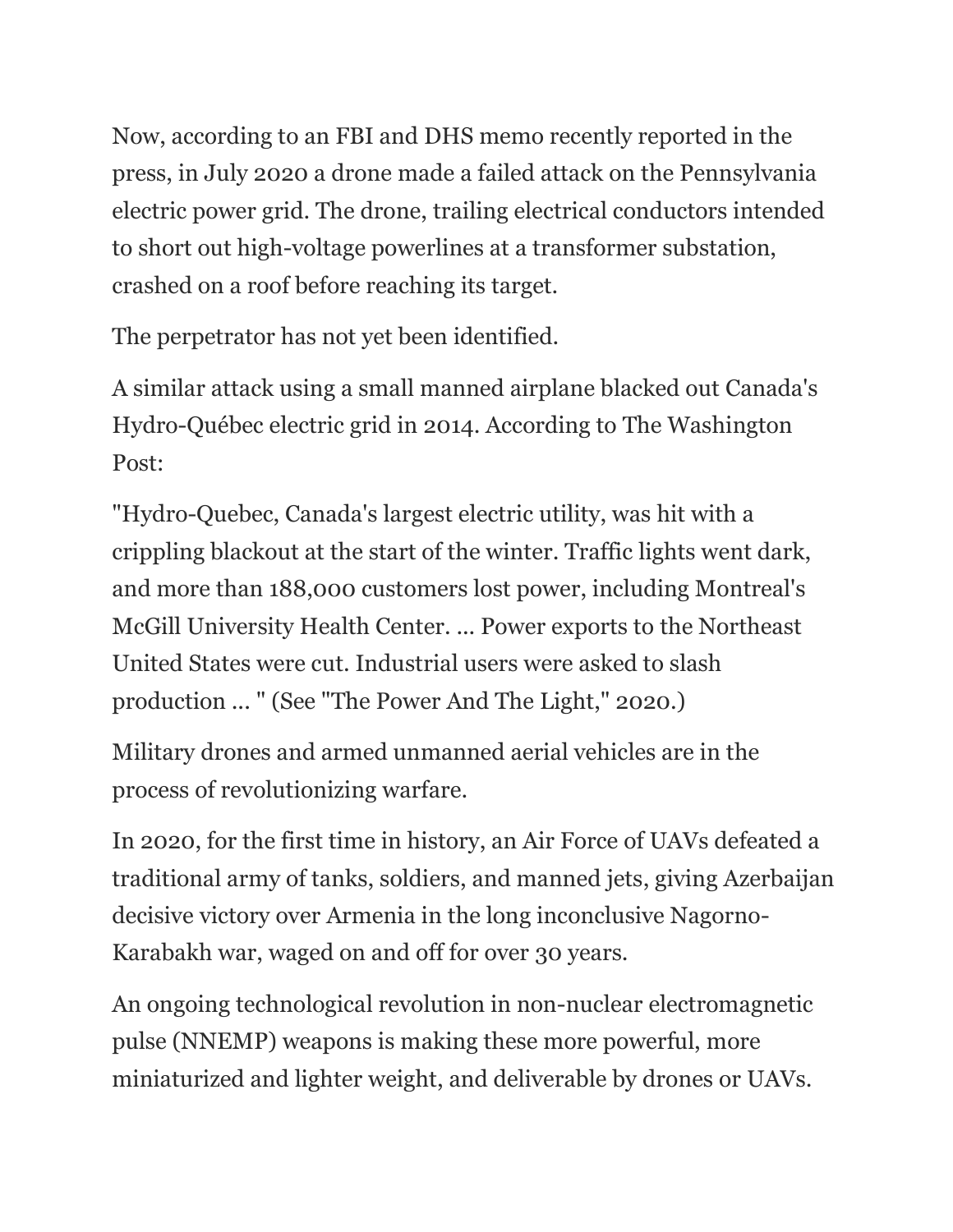The marriage of NNEMP warheads to UAVs, preprogrammed or equipped with sensors to follow high-power electric lines and to target control centers and transformers, introduces a major new threat to national power grids.

A nonexplosive high-power microwave warhead, for example, can emit repeated bursts of electromagnetic energy to upset and damage electronic targets. Such a warhead, attached to a programmable drone or UAV, could follow the powerlines to attack numerous transformer and control substations, until its energy is exhausted.

Relatively small numbers of NNEMP drones or UAVs — perhaps only one capable of protracted flight — could inflict a long nationwide blackout. As reported in The Wall Street Journal, according to a classified study by the U.S. Federal Energy Regulatory Commission, disabling just 9 of 2,000 U.S. EHV transformer substations could cause cascading failures that would crash the North American power grid.

Thus, NNEMP unmanned aerial vehicles might be able to achieve results similar to a nuclear EMP attack in blacking out power grids, though the NNEMP attack would probably take hours instead of seconds.

The technology for non-nuclear EMP generators and drones is widely available for purchase as civilian equipment which can easily be weaponized, even by non-state actors.

For example, one U.S. company sells a NNEMP device for legitimate industrial purposes called the EMP Suitcase that looks like a suitcase,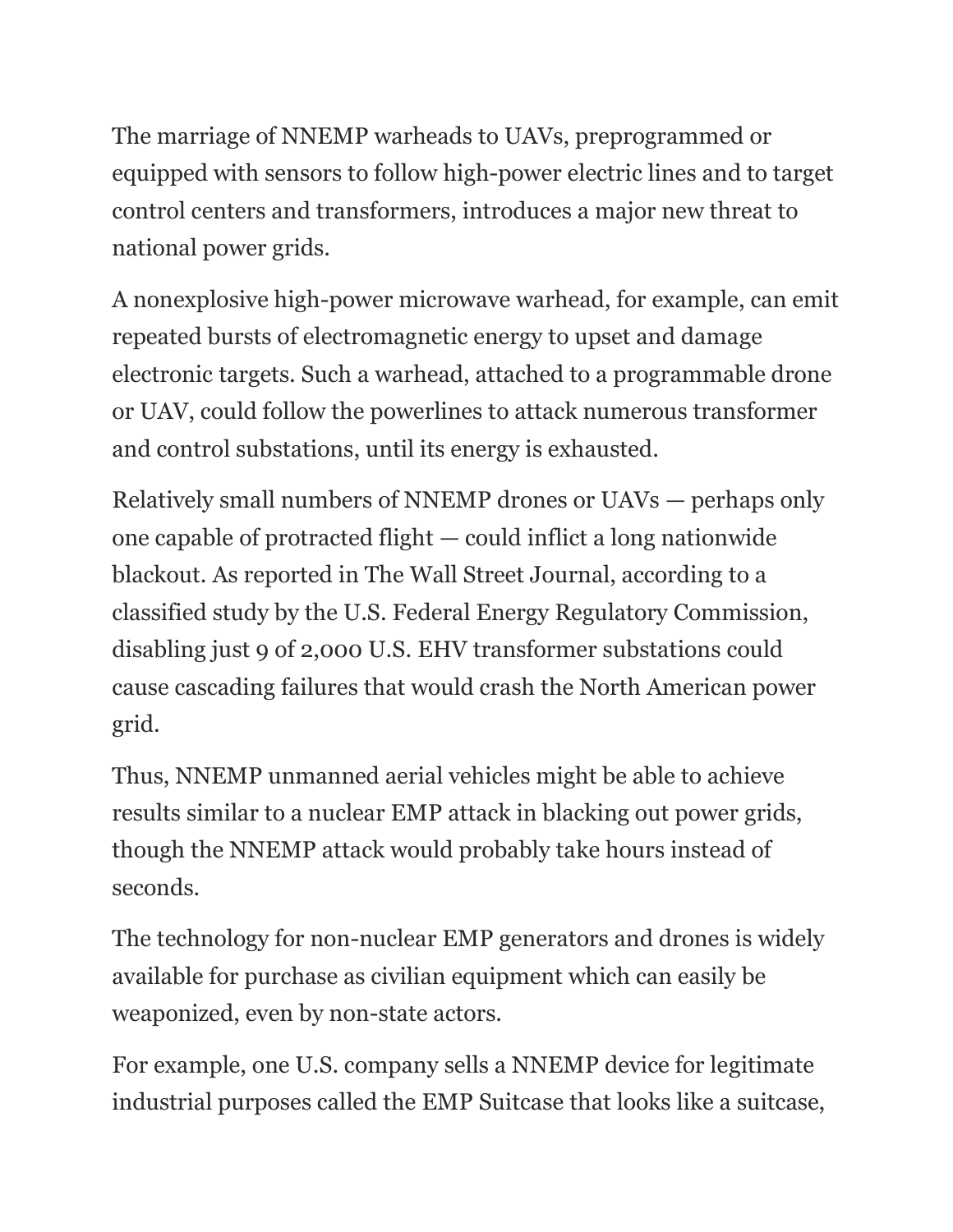can be carried and operated by one person, generates 100,000 volts/meter over a short distance, and can be purchased by anyone. NNEMP devices like the EMP Suitcase could become the Dollar Store version of weapons of mass destruction if turned against the national electric grid by terrorists.

A German version of the "EMP Suitcase" weighs only 62 pounds, easily deliverable by drone or UAV.

In 2020, Northeastern University's Global Resilience Institute (GRI) tested in an EMP simulator numerous electronic components vital to the operation of electric grids and other critical infrastructures. The GRI tests "confirmed the ability for non-state actors to outfit commercially-available platforms to conduct localized tactical EMI attacks against electronics that support critical systems ... identified the thresholds at which the functioning of representative electronics in common use across multiple infrastructures could become compromised, generating catastrophic outcomes.

"This includes, but is not limited to, disruption in cybersecurity safeguards for critical infrastructure to include key components of the electric power grid and telecommunications system."

GRI's tests of the non-nuclear EMP threat "confirm that a small EMI emitter that could be carried on a commercially-available drone or terrestrial vehicle, is capable of compromising electronic components, in common commercial use, at very low-energy levels from a considerable distance."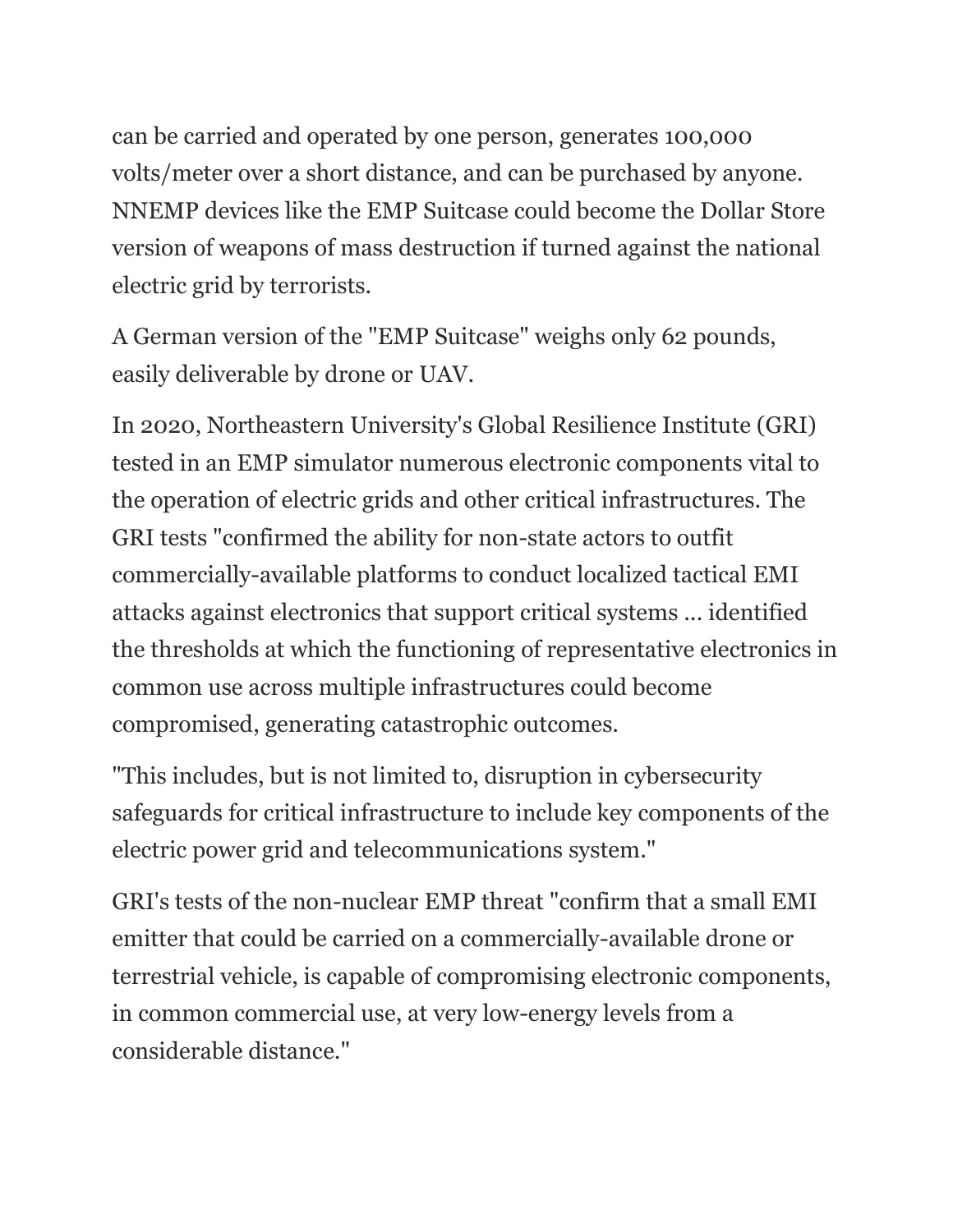Most NNEMP generators have limited range, less than 10 kilometers. But if mated to a cruise missile or drone capable of protracted flight to target electric grid key nodes, the results can be spectacular.

For example, Boeing's Counter-Electronics High Power Microwave Advanced Missile Project (CHAMP) cruise missile can be viewed on the internet where CHAMP "navigated a pre-programmed flight plan and emitted bursts of high-powered energy, effectively knocking out the target's data and electronic subsystems." The U.S. Air Force has purchased CHAMP cruise missiles, deployed to Japan, reportedly to prevent North Korean missile attacks by "frying" their missiles, command and control, and power grid electronics.

Russia may still be the world leader in NNEMP weapons, as was the USSR during the Cold War. Russia's nuclear-powered cruise missile, the Burevestnik (Storm Petrel, NATO designation SSC-X-9 Skyfall), now under development, makes little sense as yet another missile to deliver nuclear warheads, as advertised by Moscow.

The Storm Petrel's engines, powered by a nuclear reactor, theoretically will give it unlimited range and limitless flying time for crossing oceans and cruising over the U.S. The Storm Petrel could be a nuclearpowered version of CHAMP, able to fly much farther and longer and armed with a more potent NNEMP warhead, electrically supercharged by the nuclear reactor.

Iran has demonstrated sophisticated UAVs and drones, using over 20 to make highly precise and coordinated attacks on Saudi Arabia's oil processing facilities on September 14, 2019. Such delivery vehicles